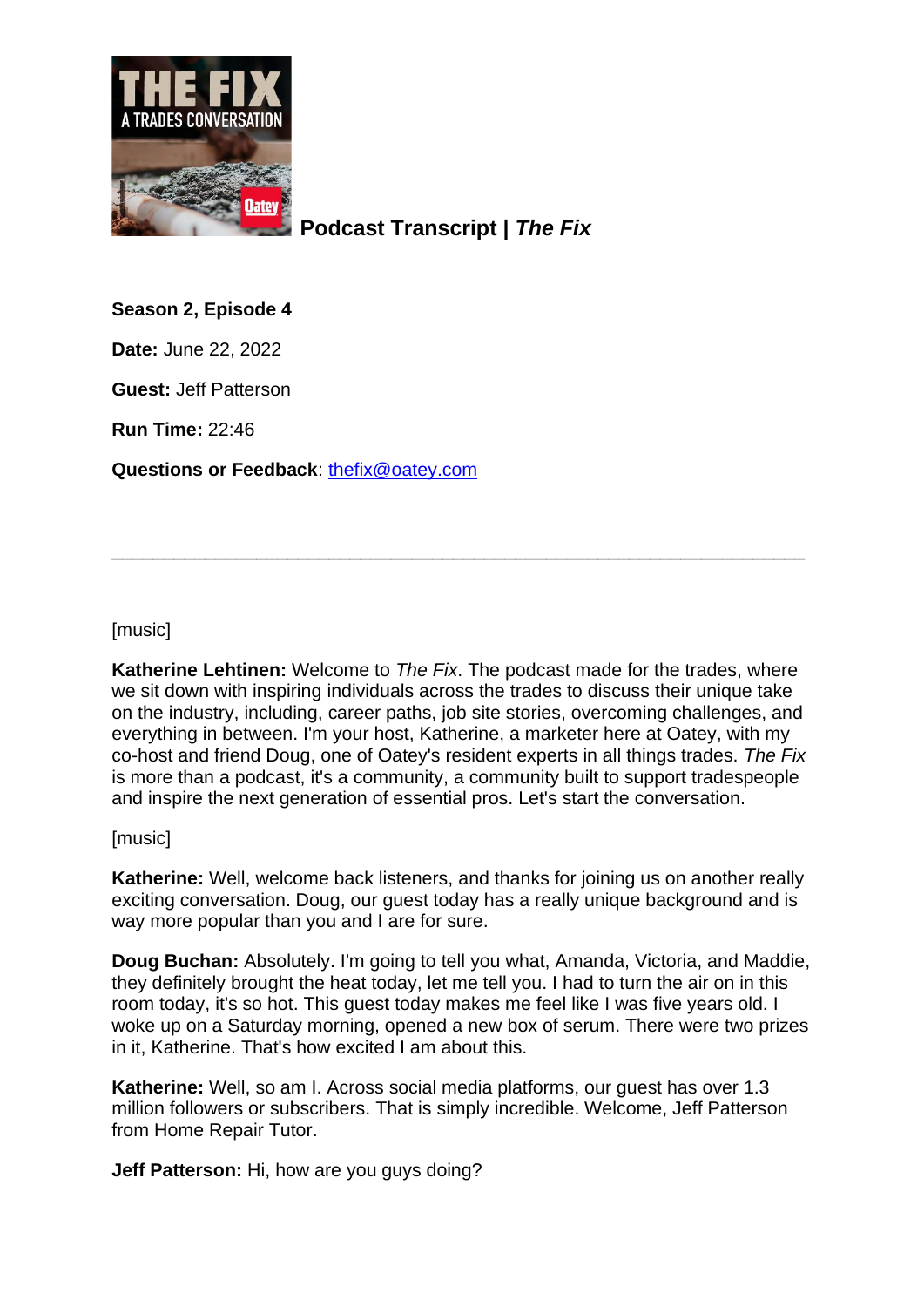**Katherine:** Doing great. Glad to have you on *The Fix*, so thanks for joining us.

**Jeff:** Well, thank you for having me. I appreciate it.

**Katherine:** You got it. Let's dive in for those who don't know you. Tell us a little bit about your background in general contracting and what made the decision for you to go this route in the trades?

**Jeff:** Well, my home improvement began 18 years ago when we started buying rental properties in Pittsburgh. I was really having a hard time finding folks who could do the jobs and then also doing them the way that I wanted them to be and so I decided to go ahead and try and learn how to do a lot of this stuff myself. It's been a long journey, but I'm happy I went in that direction. I'm going to be doing more and more projects that are going to be fun over the next few years and I just am really excited to share a lot of that stuff online.

I'm by no means an expert at everything, I really consider myself a student and trying to learn things like Doug and I were talking about today and just sharing what I know and that's about it. I also get a lot of inspiration from the folks, the other people that I follow online too. It's really cool.

**Katherine:** Over the years, how have you learned this trade and how have you grown learning this trade?

**Jeff:** Well, many different ways. First and foremost, just doing it. Beginning so long ago in 2004 with our first rental property and then buying our own home and then several properties after that, like most people you learn on the job or you have other contractors come in and help out and you learn from them. It really is a combination. That was before YouTube and all the different social media, but you would learn from different people, and then it's just trial and error. That's how I mostly did it and then just having good friends that I've learned from as well.

**Katherine:** Yes. Why general contracting? Why not going in to be electrician or plumbing or a roofer? What made that decision for you?

**Jeff:** Well, in general for me, I like learning a bunch of different things. I like focusing on a multitude of different topics and I consider myself a hybrid, not necessarily a pros, pro, I'm not a DIY, I'm in between. I like trying a bunch of different, I guess subject matter when it comes to home improvement. It just really whatever piques my interest, I try to go in that direction. Plumbing it's really difficult because number one, you got to, first of all, it takes a lot of time to become a master plumber, and having a family that wasn't something that was really in the cards for me to dedicate that much time to it.

## **Katherine:** Sure.

**Jeff:** I just found that I really like a bunch of different topics and so I think just going this route was nice for me.

File name: S02E04 (2).mp3 **Katherine:** Yes. How did you take it from doing your own work on your rental properties to, you know what, I want to start telling the story of these projects and I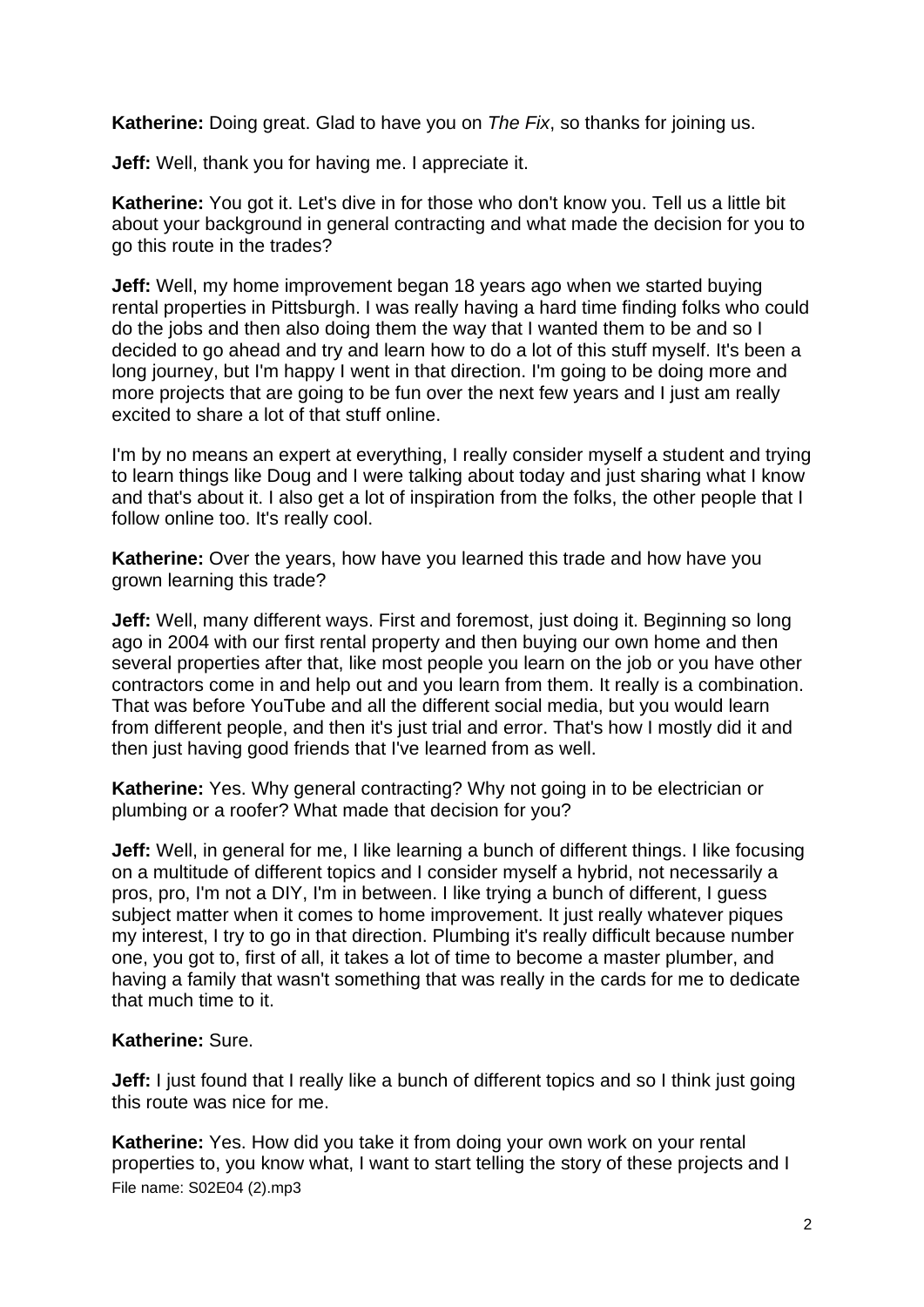want to start helping educate others who maybe are going through a project like this? Tell me a little about how that thought process came about.

**Jeff:** Oh, so that began in 2012, it was April 2012 and I was doing this project. I was doing a simple project. It was just refinishing a porch. Something like, the actual porch and I thought to myself, well, I'm doing this already. I might as well just go ahead and see if I can make a video and then I'll post that video on YouTube and see what happens.

# **Katherine:** Sure.

**Jeff:** That was the impetus, that was the-- There wasn't really anything more complicated than that.

**Katherine:** Yes. It's not like you step back into this big marketing plan of, "What am I going to do?" It's just let's do a video and see how it goes.

**Jeff:** Yes, exactly. It was like, okay, I'm doing this, let me see how it goes and if I feel that I did a good job, I'll share this online, and then maybe it'll help somebody else. That was really the start of trying to do social media, over 10 years ago.

**Katherine:** Yes. That's amazing. Then, how have you made the decision from it? Did you get good feedback on that first one? Was it over time? That you made that decision to keep going forward?

**Jeff:** Yes, that video did pretty good. What I decided to do was just whenever I had a project come up and I thought I had a reasonable amount of knowledge about, I would just make the video and post it-- Because Instagram wasn't around and TikTok wasn't around, so YouTube was-- Making a YouTube video and then a blog post. I just continued to do that and over time things started to grow and I started to get good-- You get bad feedback too.

## **Katherine:** Yes.

## [laughter]

**Jeff:** Yes. You learn over time. Okay, well, what videos should I focus on? What am I good at? What do I think I can become good at? Then you just go in that direction.

**Doug:** Well, one of the things Katherine that I was talking to Jeff about when I had the pleasure of meeting him for the first time today was, I watched a few of his videos.

# **Katherine:** Sure.

**Doug:** When I first came here to Oatey, I told Jeff the story that a lot of folks would come to me and say, "Hey, I saw this on YouTube," and I'd say, "Hey, is that your father who did that? No, not my dad." How about your uncle, brother? No, I don't know that person. That was my whole point is you don't know that person. When you have that social media platform, it depends on your character and your ethics. What message are you going to deliver? The videos that I see that Jeff is putting out there,

File name: S02E04 (2).mp3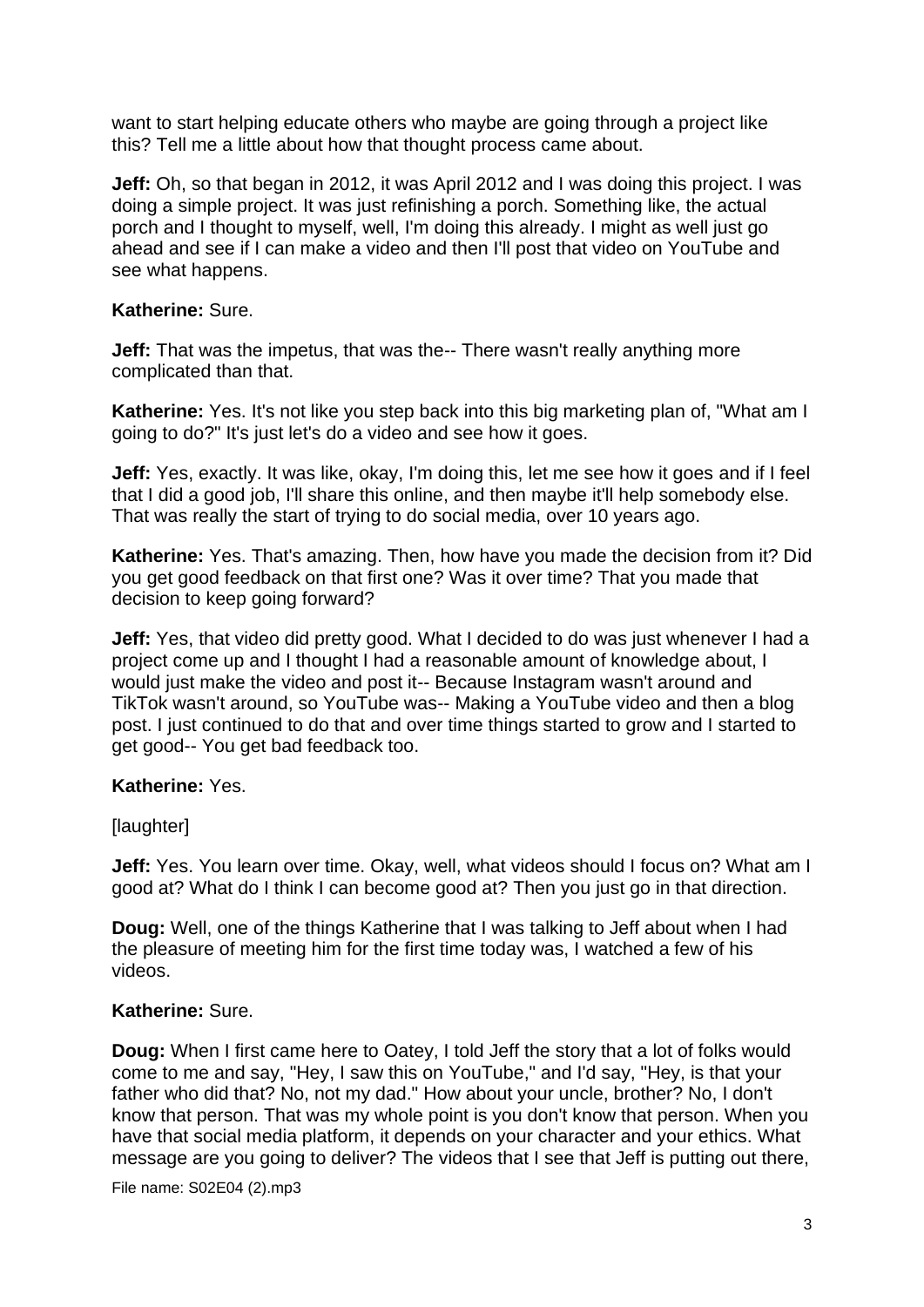he's doing the research, he's doing the work needed so that he's giving good information to those people that are viewing that and that's what makes social media, such a fantastic tool.

**Jeff:** Yes. It's powerful. It's-- Like we were talking about, it's important to me at least to try and figure out, okay, well, what is the correct way of doing it? That's why I like having relationships with someone like yourself, Doug, and the other companies, if I don't know the answer, I'm not certain about it, then what is, for example, the code say, and then how does that cross-reference with what the manufacturer wants? I'm not saying that I'm perfect, I'm definitely not perfect, but you're really trying to get to the-- You're trying to distill things down to, okay, well, what is right? What if we generally accepted it as the right way of doing things?

If I did it wrong, I'm open to that feedback and then I'll try to do it better the next time. That's really been important to me and I appreciate that feedback from the folks that I respect online too and it's really, at least the people that I follow, I really respect what they do and I respect their opinions.

**Doug:** How do you manage the time needed to do these social media posts and your actual work life too? How do you do that, plus the family?

**Jeff:** Right. Yes. Well, I'm in a fortunate position where my kids are grown up now and going to college or in college, and I couldn't really imagine doing it again when they were younger. You're sacrificing a lot of time with your family and looking back that's what was most difficult because starting this was really-- It was timeconsuming because you're doing a lot of this early in the morning like at 4:30, 5 o'clock in the morning, then you're heading out and you're doing whatever you need to do, but it is a really hard thing to balance.

One of the things that I always try to tell folks is you make sure you don't sacrifice too much because before you know it, your kids are older and they're no longer around or they don't want to be around because they're teenagers. The balance part is very, very difficult, but always doing things super early in the morning was a good game plan for me.

**Katherine:** For you? Yes. That makes sense. As you went and you continued to evolve, now you're offering training courses, so why did you decide to start offering those training courses?

**Jeff:** The funny thing is, my very first course that I came out with was in 2013, and it was a real general course on basically, master bathroom fixes. How to fix your drain clog, and this and that. That was a real learning experience because it showed me that, hey, even a very basic course, like that could help out somebody.

## **Katherine:** Right.

**Jeff:** That eventually evolved into bigger things. What I'm excited about now, is just having more knowledge, and being able to understand what people are looking for when it comes to online courses. I think going through COVID, was a good learning experience because it showed me that a lot of people want to learn. There aren't that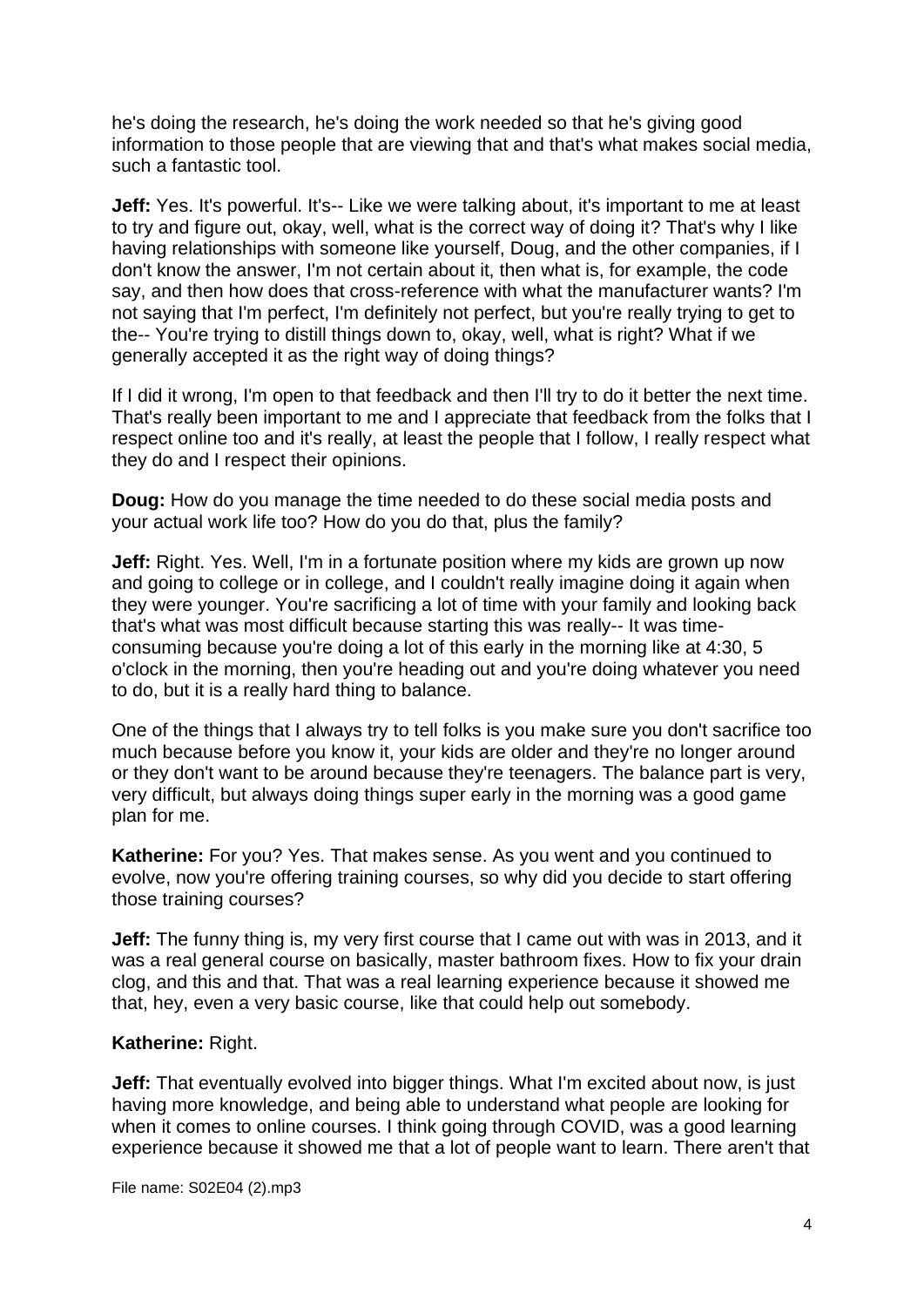many comprehensive learning situation stories. You can go to YouTube, but you're searching for all these different videos, and playlists, and you'll get Doug was saying, you don't know who it is that you're watching. There are a handful of people that I would watch on YouTube for that stuff.

It's like, okay, well I want to build a course where they can go through it from A to Z, even if that's not exactly what it is they're doing. They're going to learn a lot.

**Katherine:** Yes. It's interesting. We talked about this a little bit, that sometimes it's very hard for us who create content. Because Oatey creates content, your content as part of your work on Home Repair Tutor. How do you then take people's scenarios? Because scenarios are always so different in people's homes and give them the tools in which to adapt to their scenario like, no wall is ever straight, no dimension is ever the same in which you show them. How do you adapt to trying to cover all of those different scenarios that can be in front of someone who's taking a course, or trying to learn something from you?

**Jeff:** Yes. That's a great question because you're every situation is custom. No two situations are the same. Where it boils down to is if you learn a certain skill set, as long as you have those fundamentals, you're building a foundation of knowledge. Tile is a good example of that. If you understand the fundamentals, and then you get to an intermediate level, then you can build on that skill set, whether it's understanding how tile works, how you cut tile, what are the setting materials? What tools do you need? It's really cool, it's like a video game almost where you're building those skill levels. You can use all that knowledge to gradually get better to a more advanced level.

It's really not about teaching everybody, everything under the sun, it's about providing a general skillset, an intermediate skillset, and this base of knowledge that they can use to get better, and better, and better over time.

**Katherine:** Yes. That's a great perspective to add.

**Doug:** Yes, absolutely. Most of our theme has been about educating the up, and comings, and things of that nature and by you building this library, and wanting to do things right and going through those extensive steps to show how to do it right, you're actually training all these people in that next generation to be better technicians.

**Jeff:** Yes. It's pretty cool. I think what's really nice is, you can couple that with other people on social media, I've several people that come to mind where if you watch them, the knowledge that you would learn in a course, then you learn from that person, and you really have to be selective about who you're following. If you do that, you can use social media in the course to build your skillset. Whether you're a general contractor, a tile setter, or a plumber, whoever a homeowner, you're going to continue to build those skills to the point whereby you're doing a better, and a better job. I think that's what's really cool.

**Katherine:** Yes, for sure. I'm curious about this, besides your teenagers who probably keep you up to speed on some of the ever-changing technology, how do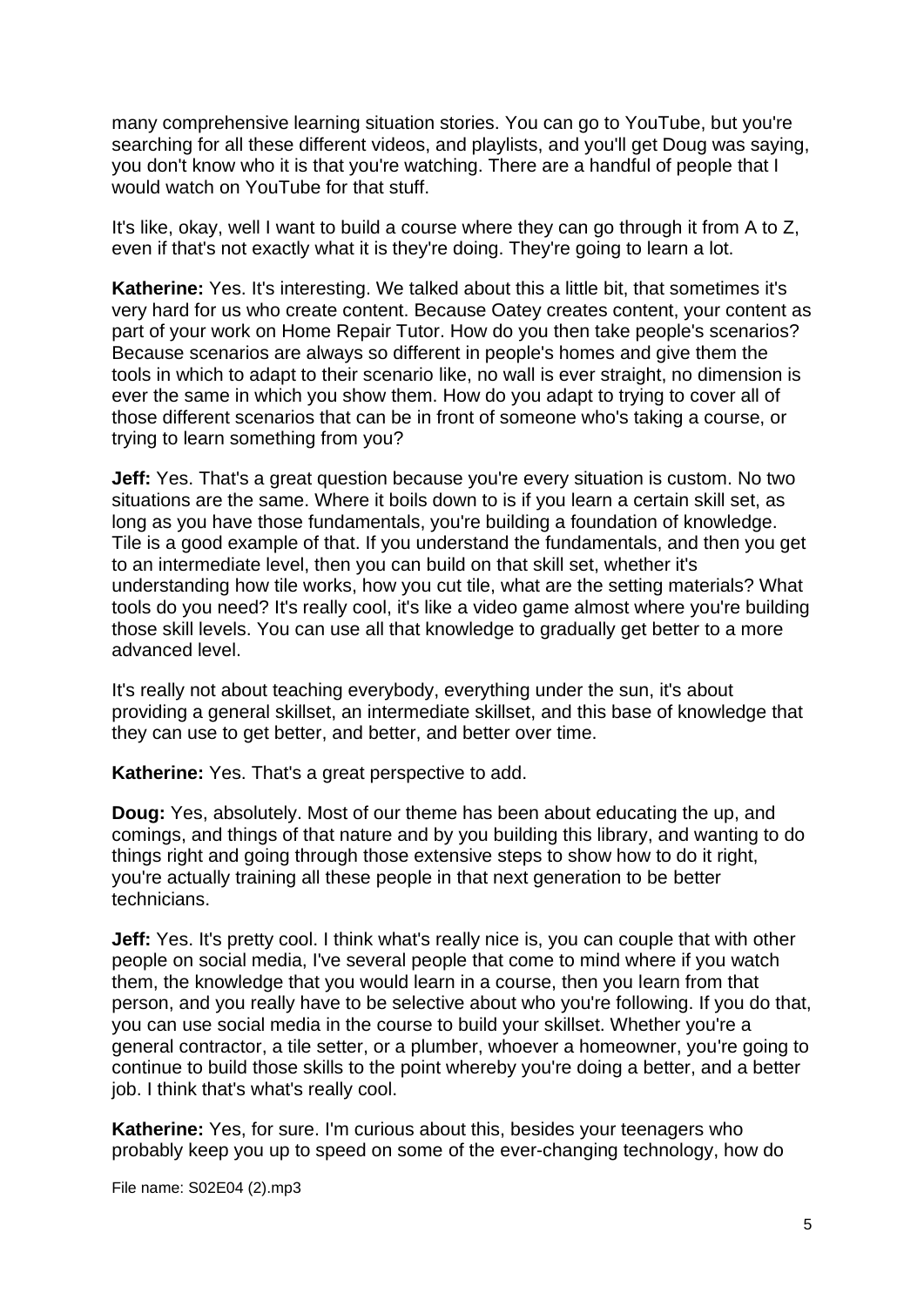you stay on top of technology? On the other side, how do you stay on top of products? New products that come to market, products that could help educate, help give your viewership a little bit more insight into how to do a job.

**Jeff:** Yes. In terms of the technology [chuckles], you have to consume it. You have to be a consumer of the technology. You really have to experience it, whether that is being on YouTube and watching some videos or being on TikTok, or Instagram, and then actually doing, actually making the video, seeing how that goes, and then going from there. In terms of the products again, you have to follow some companies, or you have to see what are some of the things that influencers are using. I don't necessarily like the term influencer all that much, because that's a good and bad thing. I think you have a big responsibility if you want to take on that role.

Really consuming the content, not to the point whereby it's overwhelming your life, but really just keeping an open mind about what is out there in all aspects. That open mind has always been important to me, whether it's in regards to the products, or the technology, or whatever it is because that filters into the rest of your life too. Staying open-minded and just doing it, just testing things out, and seeing what works.

#### **Katherine:** Right.

**Doug:** Yes. The amount of people that follow you looking for, "Hey what's Jeff going to teach me today?" Is pretty tremendous. I was actually astounded by it, to be honest with you. What's the most rewarding thing about those people following you?

**Jeff:** Well, there are so many great people online. Definitely, I don't think I'm in that top tier at all. I'm just doing my thing, and I really appreciate you saying that. I think the most rewarding thing is when somebody says like, hey, I used that tip, and you help me complete my project or they send you pictures, and they show you what they were able to do with your help. I think that is very cool. That's really the most rewarding thing, knowing that what you do, like making those videos helps people get what they want to be done, and also they can take pride in those projects. That's great.

**Katherine:** Yes. For sure. What is your social media community like in your opinion? What's next for the trades in the digital landscape?

**Jeff:** Well is a great question. I think that for the trades, it's a hard one to answer. One thing if you want more people in the trades, you have to make it appealing like anything else, and probably just trying to do inspiring videos. Do something that somebody says after they watch it, wow, that's really cool. I want to do that. Always having that in the back of my mind, when I make a video, that's one of the four pillars that I try to base my videos on when I'm making them. Part of that is that satisfaction at the end, that somebody sees it and they're like, that was really awesome, I want to be able to do that.

That's something that really inspires me when I think about online media, and what other people can do when they're making their videos.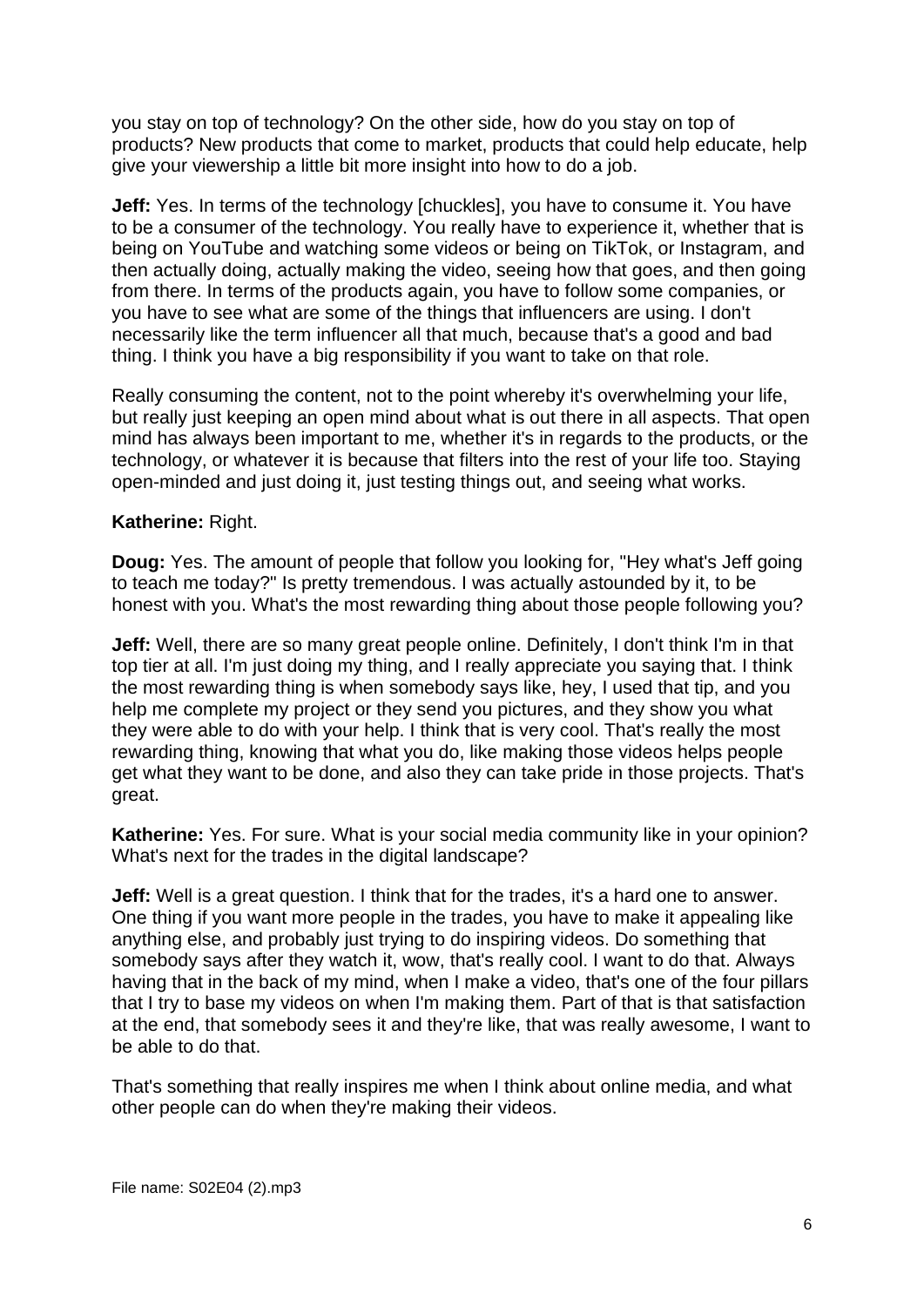**Katherine:** Yes. Very cool. As you look back on growing up, did you ever think that this is where your career was going to take you, or is this totally different from where you thought? I have to tell you, my first grader had a career day today, and he was in tears because he didn't know what he wanted to be when he grew up. I said, but it's okay. Most adults don't know what they want to be when they grow up, so don't worry about it. Yes, I'm just curious, how did that evolve for you?

**Jeff:** [laughs] Well, I think many kids, your conception of what you want to be changes as you grow up. I wanted to be a basketball player.

**[laughter]** 

# **Katherine:** Okay.

**Jeff:** That's what I wanted to do until I stopped growing.

[laughter]

**Jeff:** Couldn't be a basketball player. No, definitely, home improvement wasn't really something that was on my radar until I was well into my adult life. I didn't even imagine doing anything like this. What is fascinating is the ability to combine something physical, whether you're building a project, or doing something, and then also having the ability to use your imagination to create a really cool video that people might like, or might gain inspiration from it. It's the two things of like, hey, I want to create something really cool, and imaginative, and I also want to inspire people. That's what I enjoy about doing what I do.

**Katherine:** Yes. It's pretty cool.

**Doug:** It is. I tell you what I got to note Katherine. Jeff, what's your favorite Oatey product? We got over 6,000 skews.

[laughter]

**Jeff:** Yes. Well, hands down. I love the Flame Protector pad.

**Doug:** Okay.

**Katherine:** Oh, nice. That is a good one.

**Doug:** It is.

**Jeff:** Yes. It takes the scariness out of-

[laughter]

**Jeff:** -soldering inside walls, and floors, although a lot of people aren't even soldering. Well, I--

**Katherine:** No, that's why **[unintelligible 00:19:46]** a lot. We always have that press between the press or solder. It's still an art though.

File name: S02E04 (2).mp3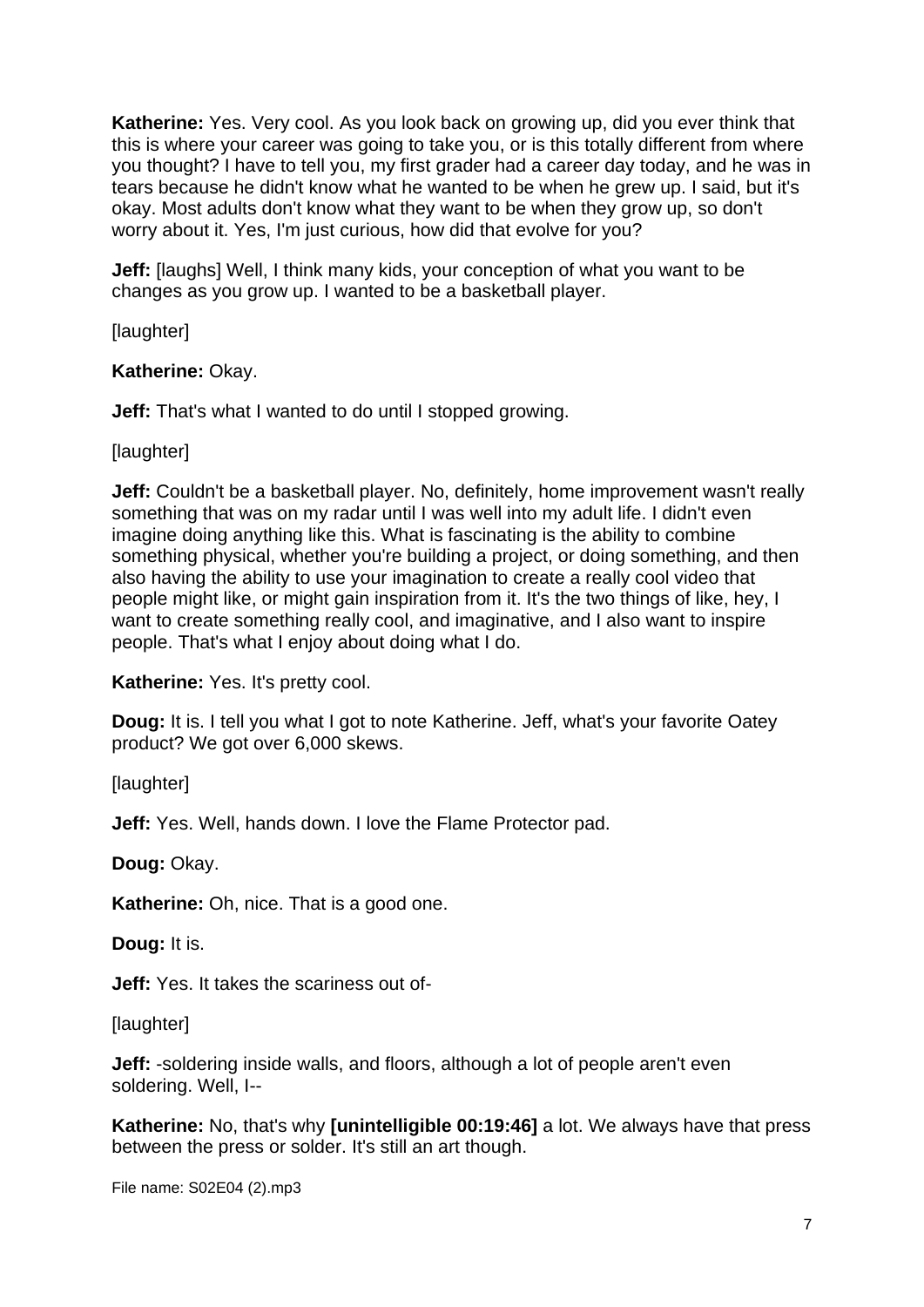**Jeff:** Yes, totally. It all is an art, it's really cool. Yes, the Flame Protector pad and Liquilock are pretty--

**Doug:** Liquilock is awesome. It's good for **[unintelligible 00:20:01]** too, Jeff.

**Jeff:** Yes, exactly. What happened to my beer?

[laughter]

**Katherine:** As we wrap up today, I ask this to every guest and we'd love to get your viewpoint and take on it, but we talked about *The Fix* has really been about a community talking about all the different aspects of trades. It can be general contracting, it can be plumbing, it can be someone who supports the trades, like a sales rep. What would you say, as you look forward into what would be your hopes, dreams, and aspirations for the trades and where you would love to see them go?

**Jeff:** I think it'd be really terrific if it was generally accepted that the trades are an art because art is something that's in the trades, too, will always persist. Really understanding that it's an art what tradespeople do and respecting that. I think that that is something that is really important in giving younger people or older people, people who want to make a career change the idea that like, "Hey, look, you can be creative in the trades and you can help people while you're doing that, and you can have fun if you want to go ahead and post some videos on social media." Yes, it's an art.

**Katherine:** It's for sure. There's a great community out there that really respects your art too, especially in the social media channels.

**Jeff:** Yes, I think there's just a lot of really nice people who are kind and supportive. They exist and that's something that is really important for all of us to understand that there are really good people out there who want to support you in what it is you want to do.

**Katherine:** That's a great perspective. Well, Jeff, I thank you for your time today. It's been really great to have you on *The Fix*. Appreciate all your insight. We appreciate all your videos. I know that we've watched them and it's definitely helped us, so thank you for your time.

**Doug:** Thank you.

**Jeff:** Yes, thanks so much. I appreciate it.

[music]

**Katherine:** Thanks for joining us on this episode of *The Fix*. Be sure to follow us on your favorite podcast platform so you don't miss our next conversation dropping every Wednesday. If you have feedback about the show or a topic you'd like to see covered, send us an email at thefix@oatey.com or give us a shout-out on social media. We would love to connect with you. Don't forget, you can get your daily fix by visiting oatey.com and we'll catch you next time.

File name: S02E04 (2).mp3